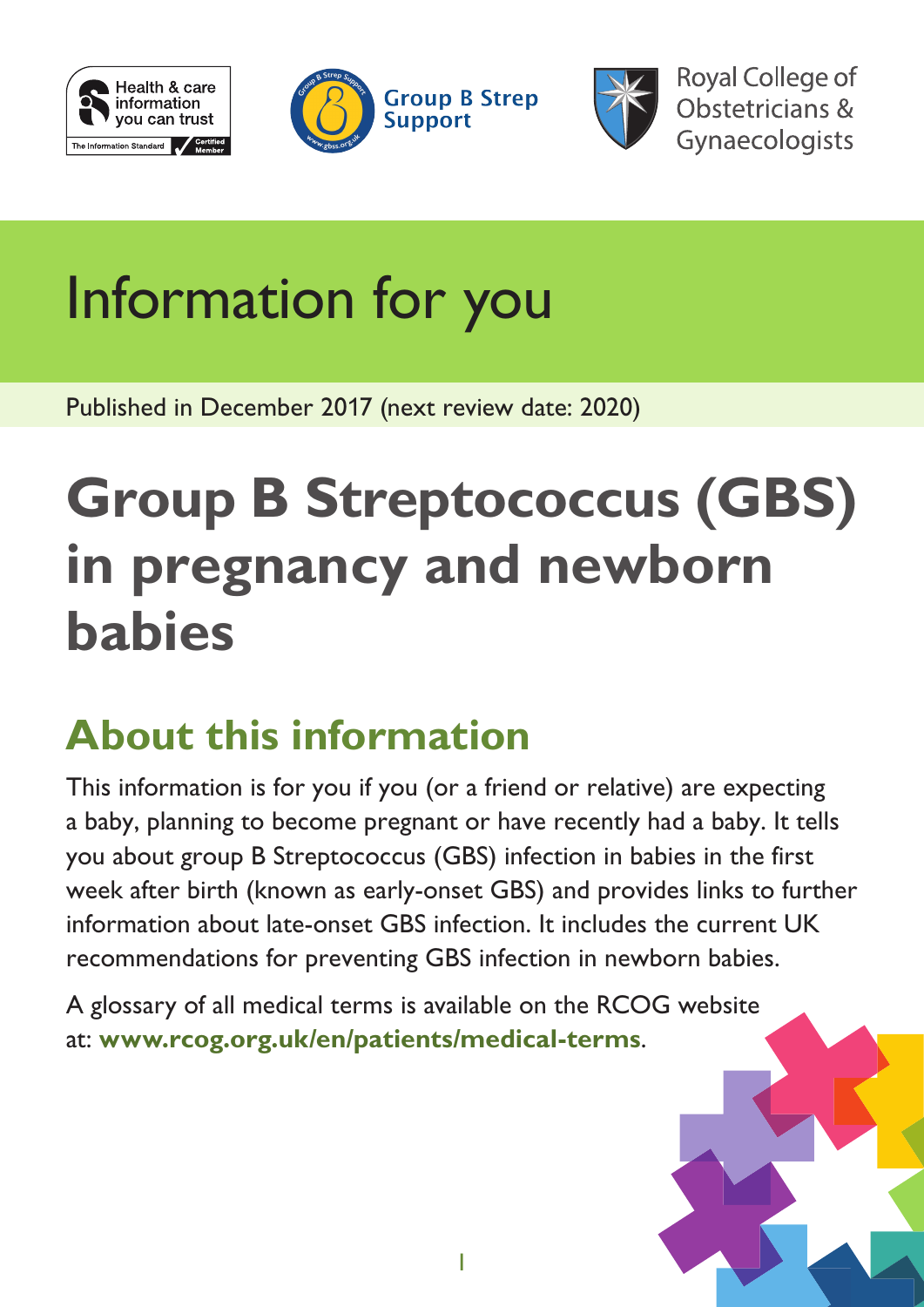### **Key points**

- Group B Streptococcus (GBS) is one of the many bacteria that normally live in our bodies and which usually cause no harm.
- Screening for GBS is not routinely offered to all pregnant women in the UK.
- If you carry GBS, most of the time your baby will be born safely and will not develop an infection. However, it can rarely cause serious infection such as sepsis, pneumonia or meningitis.
- Most early-onset GBS infections are preventable.
- If GBS is found in your urine, vagina or rectum (bowel) during your current pregnancy, or if you have previously had a baby affected by GBS infection, you should be offered antibiotics in labour to reduce the small risk of this infection to your baby.
- The risk of your baby becoming unwell with GBS infection is increased if your baby is born preterm, if you have a temperature while you are in labour, or if your waters break before you go into labour.
- If your newborn baby develops signs of GBS infection, they should be treated with antibiotics straight away.

# **What is GBS?**

GBS is a common bacterium (bug) which is carried in the vagina and **[rectum](https://www.rcog.org.uk/en/patients/medical-terms/#r)** of 2–4 in 10 women (20–40%) in the UK. GBS is not a sexually transmitted disease and most women carrying GBS will have no symptoms. Carrying GBS is not harmful to you but it can affect your baby around the time of birth. GBS can occasionally cause serious infection in newborn babies, and, very rarely, during pregnancy and before labour.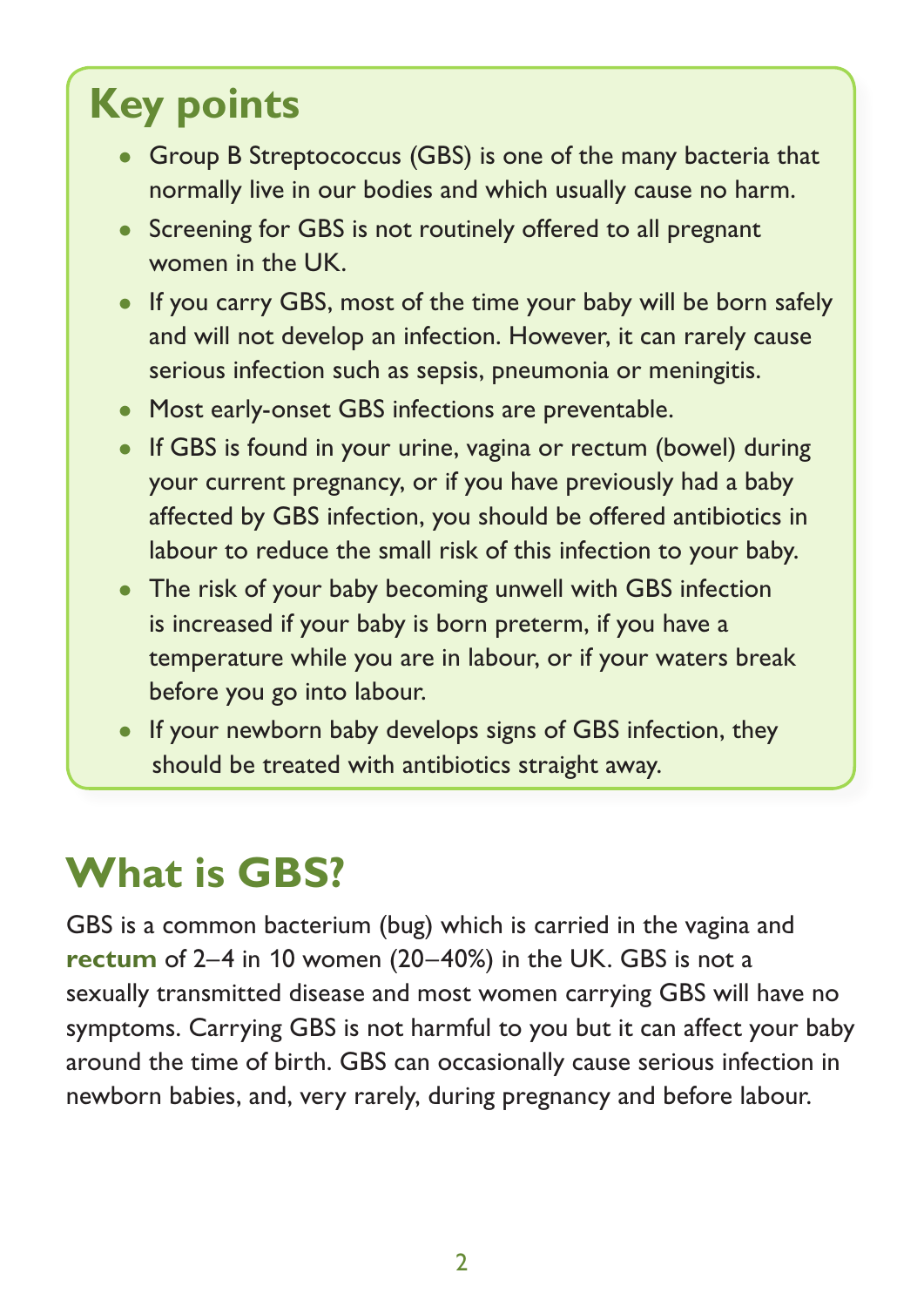### **How is GBS found?**

GBS is sometimes found during pregnancy when you have vaginal or rectal swabs or a urine test.

In the UK, the NHS does not routinely offer all pregnant women screening for GBS. For more information about available tests, visit the Group B Strep Support (GBSS) website: **[www.gbss.org.uk/](http://www.gbss.org.uk/TestingforGBS) [TestingforGBS](http://www.gbss.org.uk/TestingforGBS)**.

### **What could GBS mean for my baby?**

Many babies come into contact with GBS during labour or around birth. The vast majority of these babies will not become ill. However, if you carry GBS, there is a small chance that your baby will develop GBS infection and become seriously ill, or even die.

Around 1 in every 1750 newborn babies in the UK and Ireland is diagnosed with early-onset GBS infection. The infections that GBS most commonly causes in newborn babies are sepsis (infection of the blood), pneumonia (infection in the lungs) and meningitis (infection of the fluid and lining around the brain).

Although GBS infection can make your baby very unwell, with prompt treatment most babies will recover fully. However, of the babies who develop early-onset GBS infection, 1 in 19 (5.2%) will die and, of the survivors, 1 in 14 (7.4%) will have a long-term disability.

On average in the UK, every month:

- 43 babies develop early-onset GBS infection
- 38 babies make a full recovery
- 3 babies survive with long-term physical or mental disabilities
- 2 babies die from their early-onset GBS infection.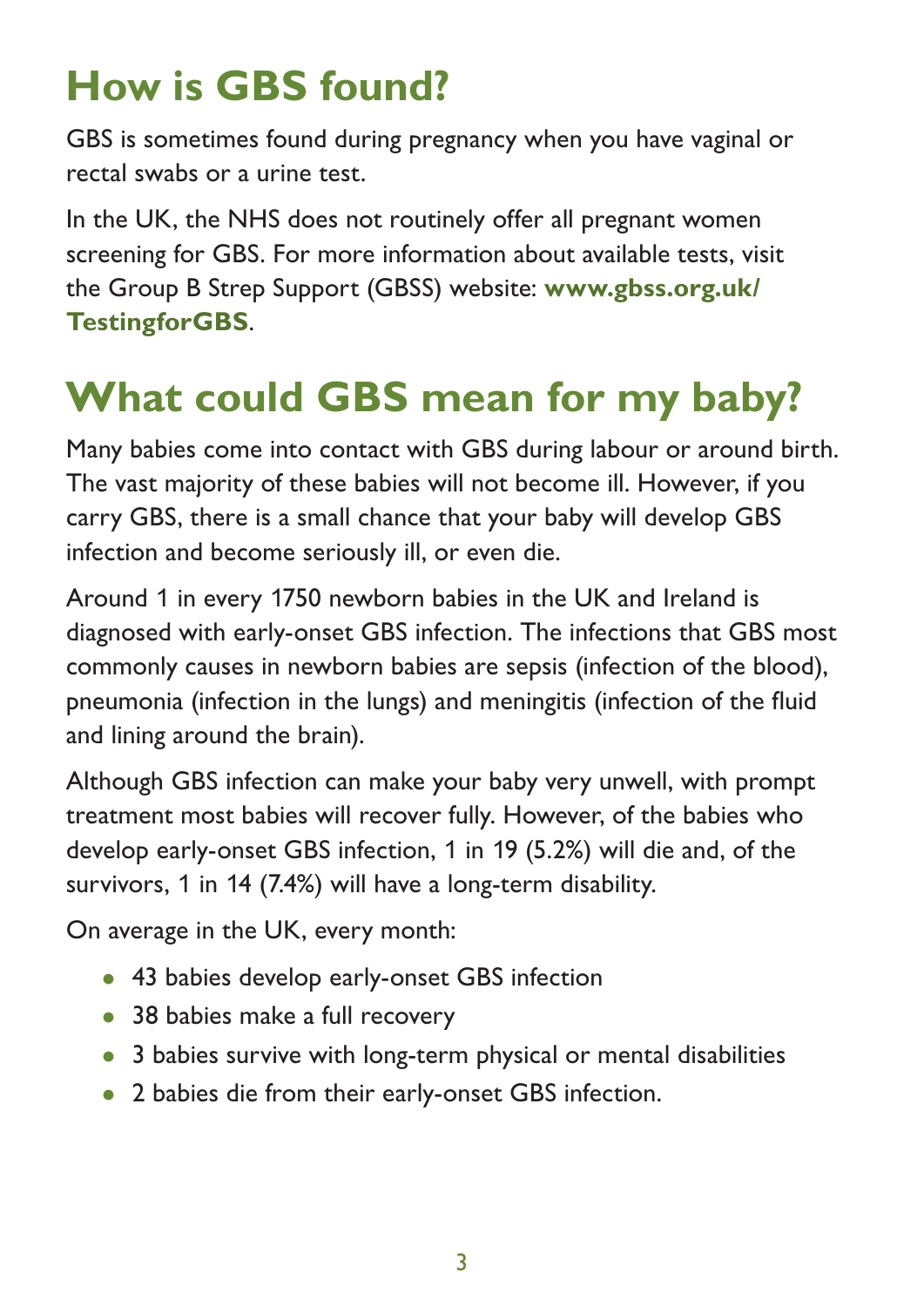#### **What puts my baby at higher risk of developing GBS infection?**

Infection is more likely to happen if:

- your baby is born preterm (before 37 completed weeks of pregnancy) – the earlier your baby is born, the greater the risk
- you have previously had a baby affected by GBS infection
- you have had a high temperature or other signs of infection during labour
- you have had any positive urine or swab test for GBS in this pregnancy
- your waters have broken more than 24 hours before your baby is born.

#### **How can the risk to my baby be reduced?**

- A urine infection caused by GBS should be treated with **[antibiotic](https://www.rcog.org.uk/en/patients/medical-terms/#a)** tablets straight away and you should also be offered antibiotics through a drip during labour.
- You should be offered antibiotics through a drip during labour if you have had a GBS-positive swab or urine test from an NHS or other accredited laboratory (see the GBSS website for further information: **[www.gbss.org.uk/TestingforGBS](http://www.gbss.org.uk/TestingforGBS)**).
- If you have previously had a baby who was diagnosed with GBS infection, you should be offered antibiotics through a drip when you are in labour.
- If your waters break after 37 weeks of your pregnancy and you are known to carry GBS, you will be offered **induction of labour** straight away. This is to reduce the time that your baby is exposed to GBS before birth. You should also be offered antibiotics through a drip.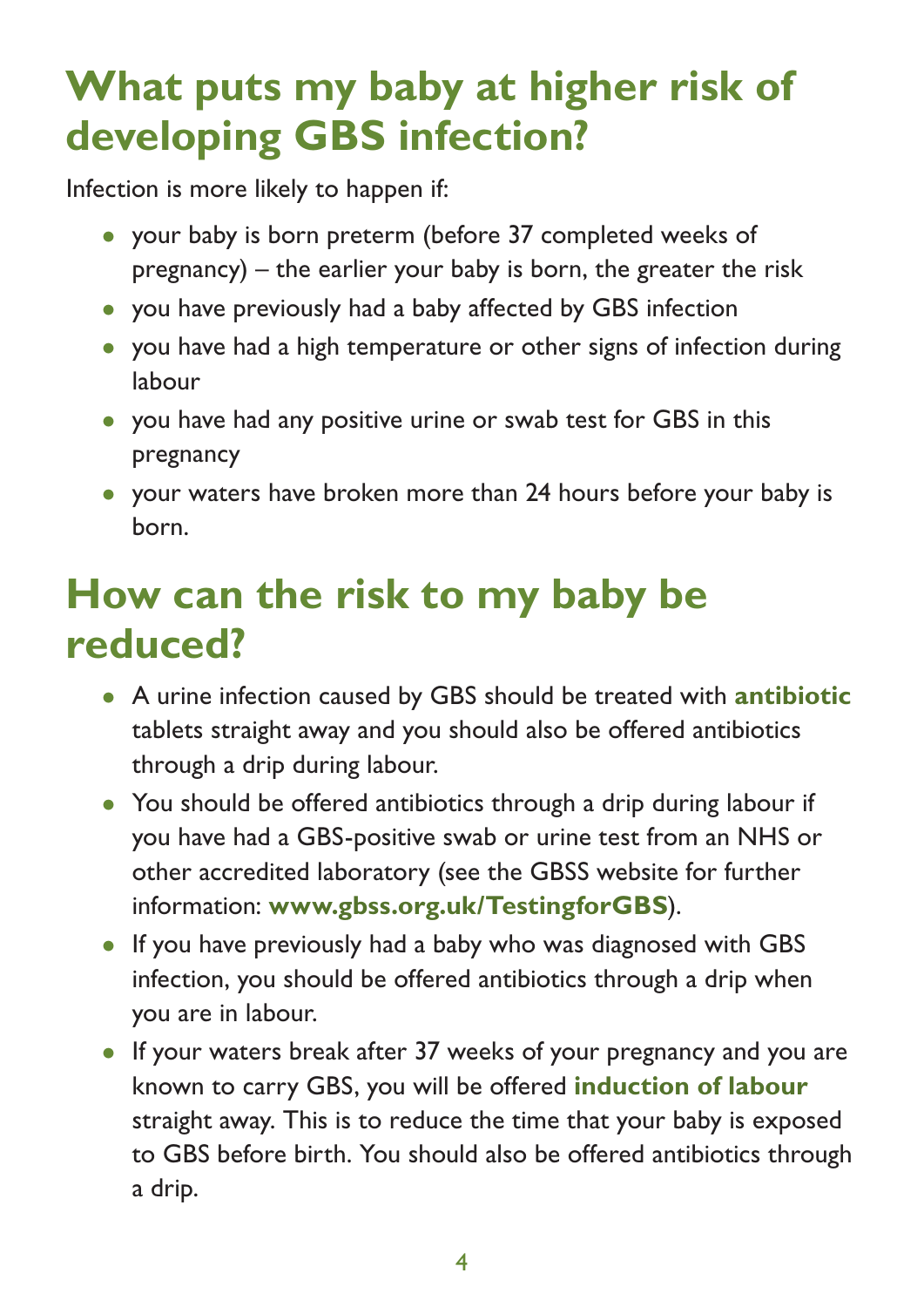- Even if you are not known to carry GBS, if you develop any signs of infection in labour, you will be offered antibiotics through a drip that will treat a wide range of infections including GBS.
- If your labour starts before 37 weeks of your pregnancy, your healthcare professional will recommend that you have antibiotics through a drip even if you are not known to carry GBS.

#### **What are my options for where I can have my baby?**

You should discuss your planned place of birth with your healthcare professional during pregnancy to make sure that you can receive antibiotics as required in labour. If you choose to have antibiotics, they will be given through a drip and it may not always be possible to arrange this at home or in some midwifery-led units.

As soon as you go into labour or your waters break, contact your healthcare professional as it is important that you have antibiotics as soon as possible. You should always let your healthcare professional know if you have previously had a baby who had GBS infection or if you have tested positive for GBS in this pregnancy.

#### **If GBS has been found, when should I have antibiotics?**

If you are found to carry GBS in your vagina or rectum, treating you with antibiotics *before* your labour begins does not reduce the chance of your baby developing GBS infection. You do not need antibiotic treatment until labour starts, when you will be offered antibiotics through a drip to reduce the chance of your baby being infected. These antibiotics reduce the risk of your baby developing a GBS infection in their first week of life from around 1 in 400 to 1 in 4000.

If GBS is found in your urine then you will need antibiotics as soon as it is diagnosed to treat your urinary tract infection; you will also be offered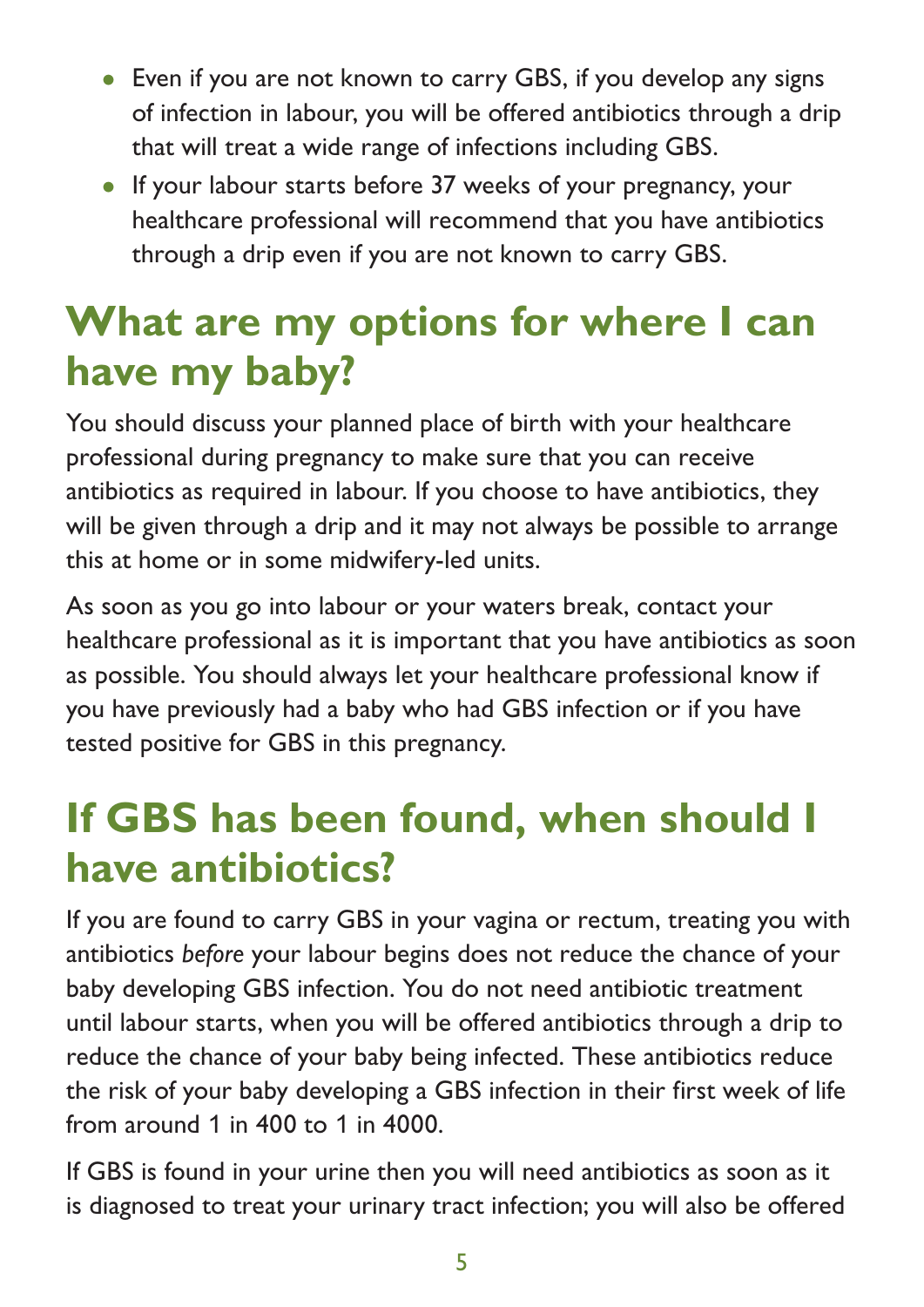antibiotics through a drip during labour to prevent GBS infection in your baby.

There are other situations where you will be offered antibiotics but these are not specifically related to GBS infection:

- If your waters break preterm (before 37 weeks) but you are not in labour, you may be offered a course of antibiotics. See the National Institute for Health and Care Excellence (NICE) guideline NG25 on *Preterm Labour and Birth*: **[www.nice.org.uk/guidance/ng25/ifp/](https://www.nice.org.uk/guidance/ng25/ifp/chapter/If-your-waters-break-early) [chapter/If-your-waters-break-early](https://www.nice.org.uk/guidance/ng25/ifp/chapter/If-your-waters-break-early)**.
- If you are having a planned caesarean section and you carry GBS, you do not need antibiotics to prevent GBS infection in your baby unless labour has started or your waters have broken. All women having a caesarean section will be offered antibiotics at the time of the operation to reduce the risk of a wide variety of infections.

#### **If I had GBS in a previous pregnancy, should I be given antibiotics during labour?**

- If a previous baby was affected with GBS infection then you should be offered antibiotics during labour in all following pregnancies, as there is an increased risk that a future baby may also be affected.
- If, however, GBS was found in a previous pregnancy and your baby was unaffected, then there is a 1 in 2 (50%) chance that you will be carrying it again in this pregnancy. To help you choose whether you would like to have antibiotics in labour, you can have a specific swab test (known as the enriched culture medium or ECM test) to see whether you are carrying GBS when you are 35–37 weeks pregnant. If the result shows that:
	- $\circ$  you are still carrying GBS at this stage of pregnancy then the risk of your baby developing early-onset GBS infection is increased to around 1 in 400 and you will be offered antibiotics in labour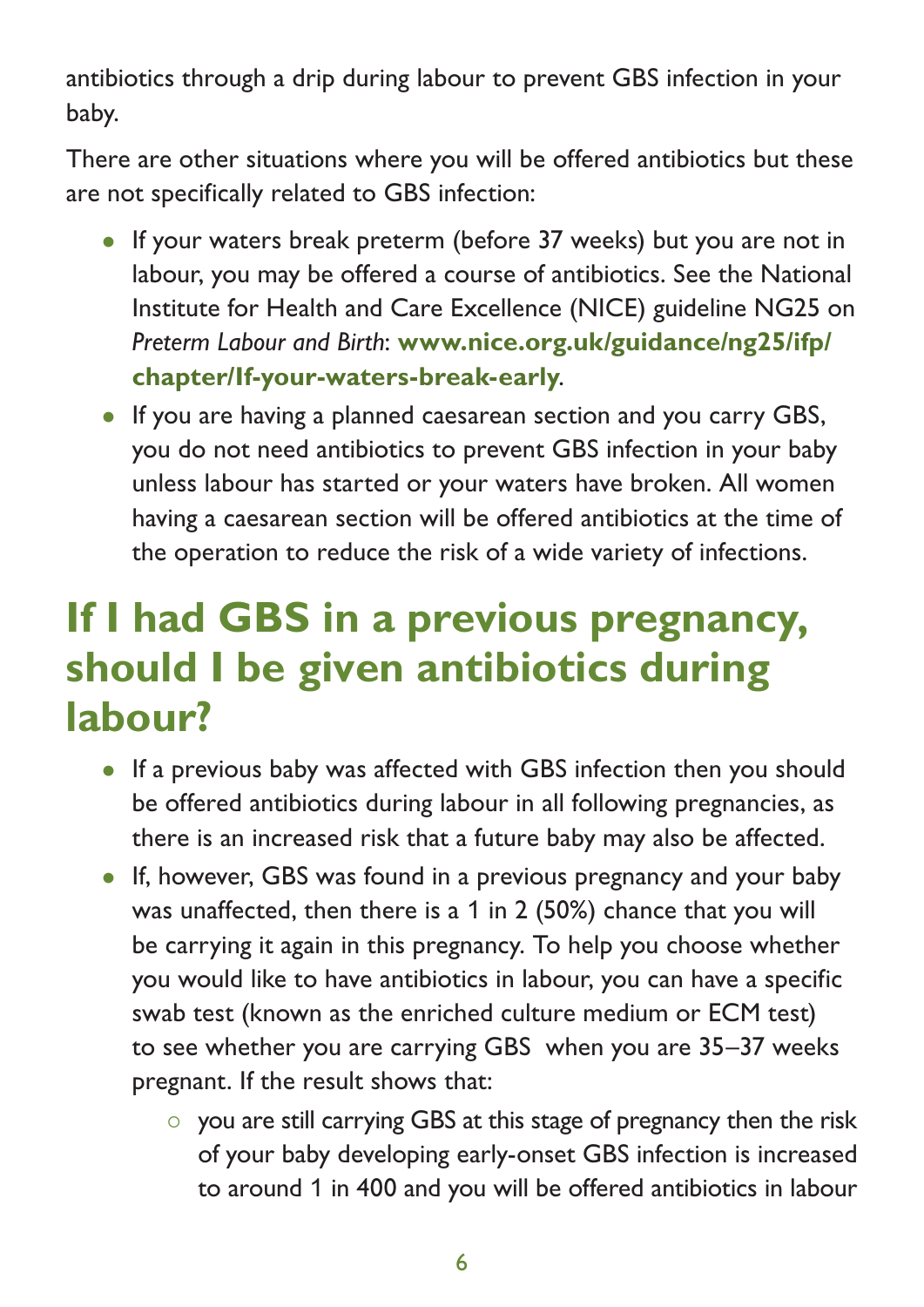$\circ$  you are not carrying GBS at this stage of pregnancy then the risk of your baby developing early-onset GBS infection is much lower (1 in 5000) and you may choose not to have antibiotics.

#### **What will my treatment during labour involve?**

If you have been offered antibiotics to prevent GBS infection in your baby, these should be started as soon as possible after your labour begins, or after your waters have broken. They will be given through a drip and continued at regular intervals (usually 4-hourly) until your baby is born.

You should still be able to move around freely during labour and this should not stop you from having a water birth.

If your waters break before labour, your healthcare professional will talk to you about when you will need antibiotics and about the best time for your baby to be born. This will depend on your individual circumstances and on how many weeks pregnant you are.

The antibiotic that you will be offered to prevent GBS infection in your baby is usually penicillin. If you are allergic to penicillin then you will be offered a suitable alternative.

#### **Can antibiotics in labour cause any harm?**

Some women may experience temporary side effects such as feeling sick or having diarrhoea. Women can be allergic to certain antibiotics and in rare cases the reaction may be severe and life-threatening (**[anaphylaxis](https://www.rcog.org.uk/en/patients/medical-terms/#a)**). Tell your healthcare professional if you know that you are allergic to penicillin or any other medications.

Your healthcare professional should discuss with you the benefits and risks of taking antibiotics in labour to prevent early-onset GBS infection in your baby.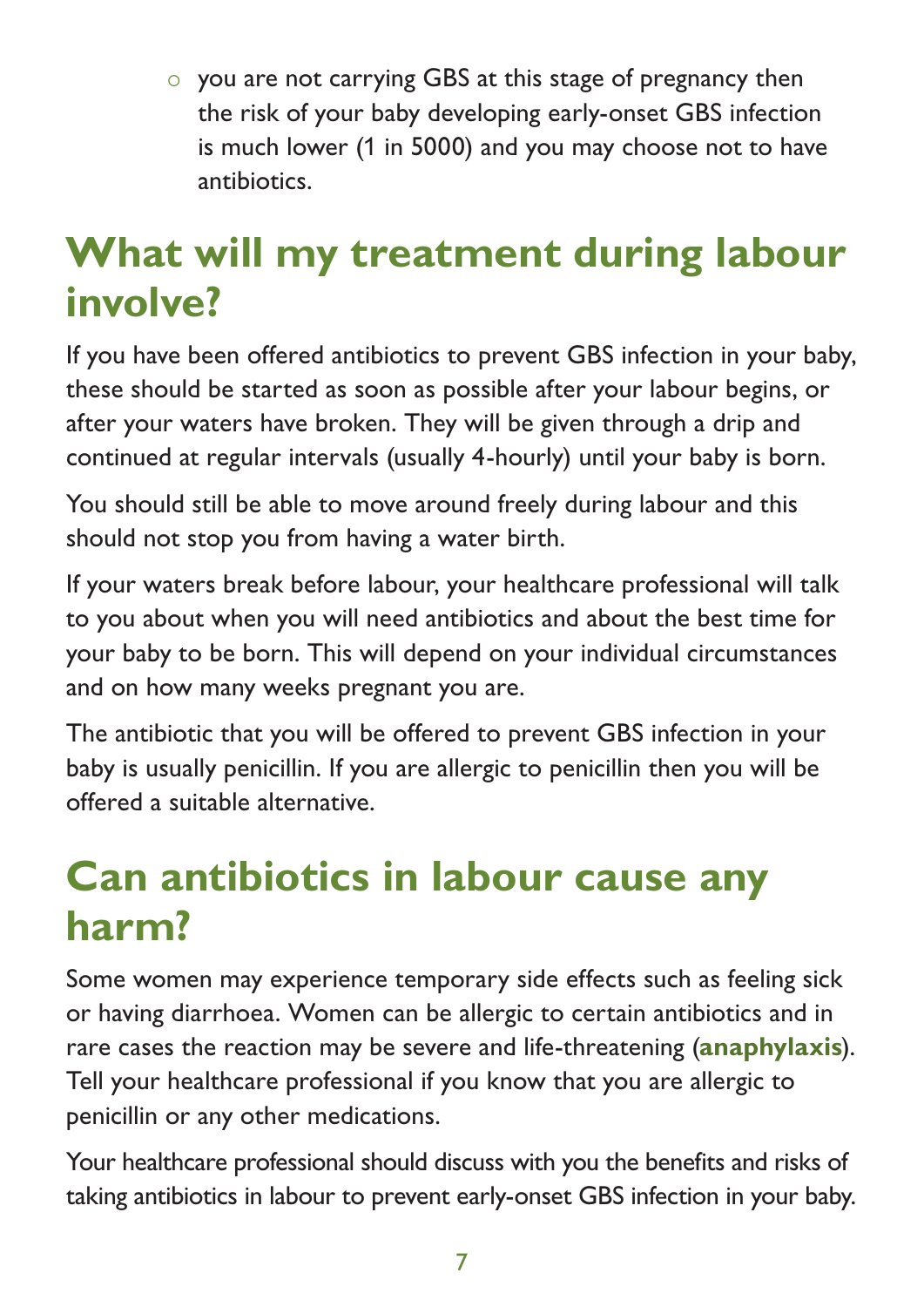If you choose not to have antibiotics in labour then your baby will be monitored closely for 12 hours after birth as they are at increased risk of developing early-onset GBS infection.

#### **How will my baby be monitored after birth?**

If your baby is born at full term (after 37 completed weeks) and you received antibiotics through a drip in labour at least 4 hours before giving birth then your baby does not need special monitoring after birth.

If your baby is felt to be at higher risk of GBS infection and you did not get antibiotics through a drip at least 4 hours before giving birth then your baby will be monitored closely for signs of infection for at least 12 hours. This will include assessing your baby's general wellbeing, heart rate, temperature, breathing and feeding.

If you have previously had a baby affected by GBS infection then your baby will be monitored for 12 hours even if you had antibiotics through a drip in labour.

The chance of your baby developing GBS infection after 12 hours is very low and neither you nor your baby will need antibiotics after this time unless you or your baby becomes ill.

#### **What are the signs of GBS infection in my baby?**

Most babies who develop GBS infection become unwell in the first week of life (which is known as early-onset GBS infection), usually within 12–24 hours of birth. Although less common, late-onset GBS infection can affect your baby up until they are 3 months old. Having antibiotics during labour does not prevent late-onset GBS. More information on late-onset GBS infection is available here: **[www.gbss.org.uk/infection](http://www.gbss.org.uk/infection)**.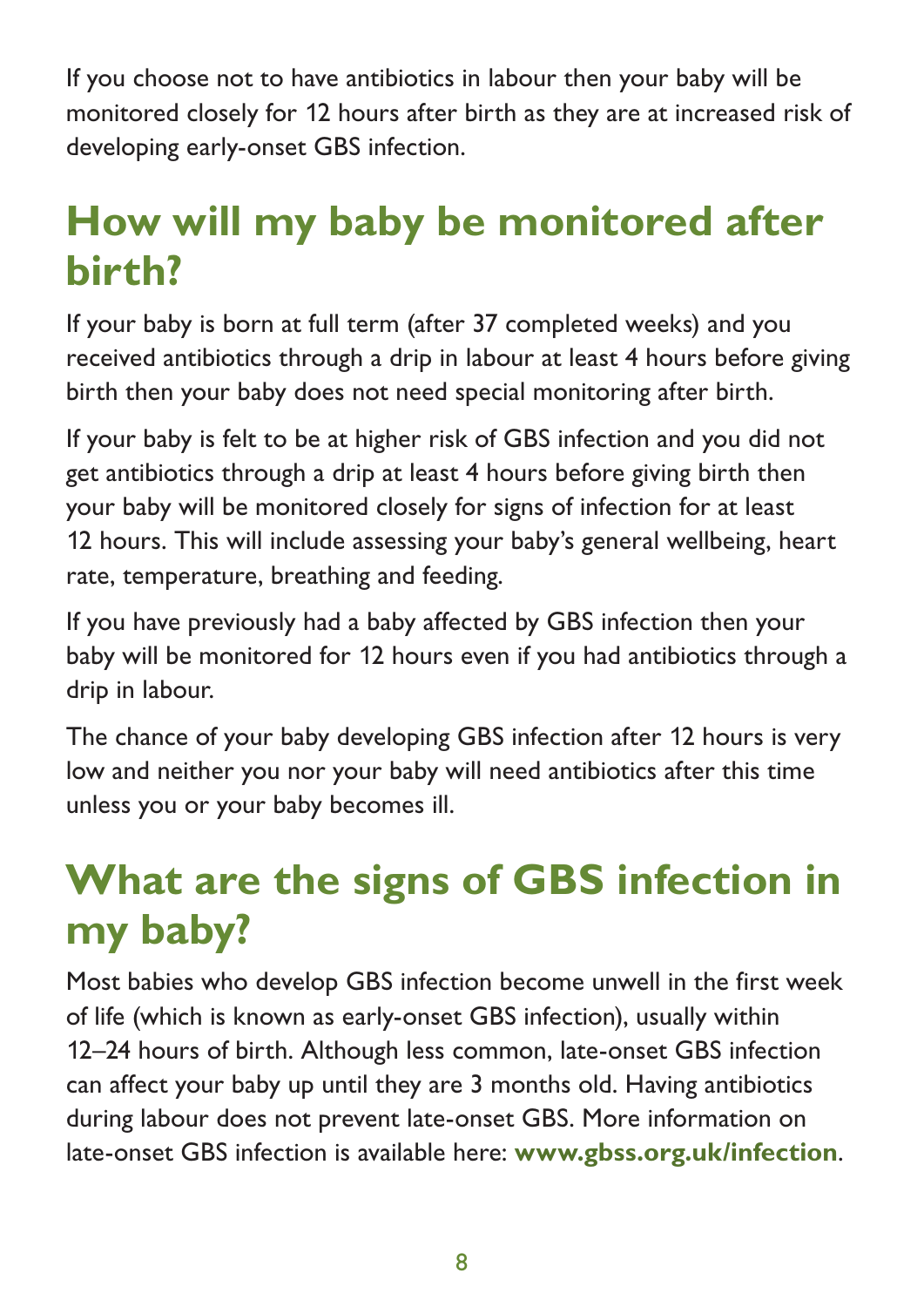Babies with early-onset GBS infection may show the following signs:

- grunting, noisy breathing, moaning, seeming to be working hard to breathe when you look at their chest or tummy, or not breathing at all
- be very sleepy and/or unresponsive
- be crying inconsolably
- be unusually floppy
- not feeding well or not keeping milk down
- have a high or low temperature and/or their skin feels too hot or cold
- have changes in their skin colour (including blotchy skin)
- have an abnormally fast or slow heart rate or breathing rate
- have low blood pressure\*
- have low blood sugar.\*

\*identified by tests done in hospital

If you notice any of these signs or are worried about your baby, you should urgently contact your healthcare professional and also mention GBS. If your baby has GBS infection, early diagnosis and treatment is important as delay could be very serious or even fatal.

#### **What tests and treatments are available for my baby?**

If it is thought that your newborn baby has an infection, tests will be done to see whether GBS is the cause. This may involve taking a sample of your baby's blood, or a sample of fluid from around your baby's spinal cord (a lumbar puncture). This will be discussed fully with you before the tests are done.

Babies with signs of GBS infection or babies who are suspected to have the infection should be treated with antibiotics as soon as possible. Antibiotics can be life-saving when given to babies with suspected infection. Treatment will be stopped if there is no sign of infection after at least 36 hours, and all the tests are negative.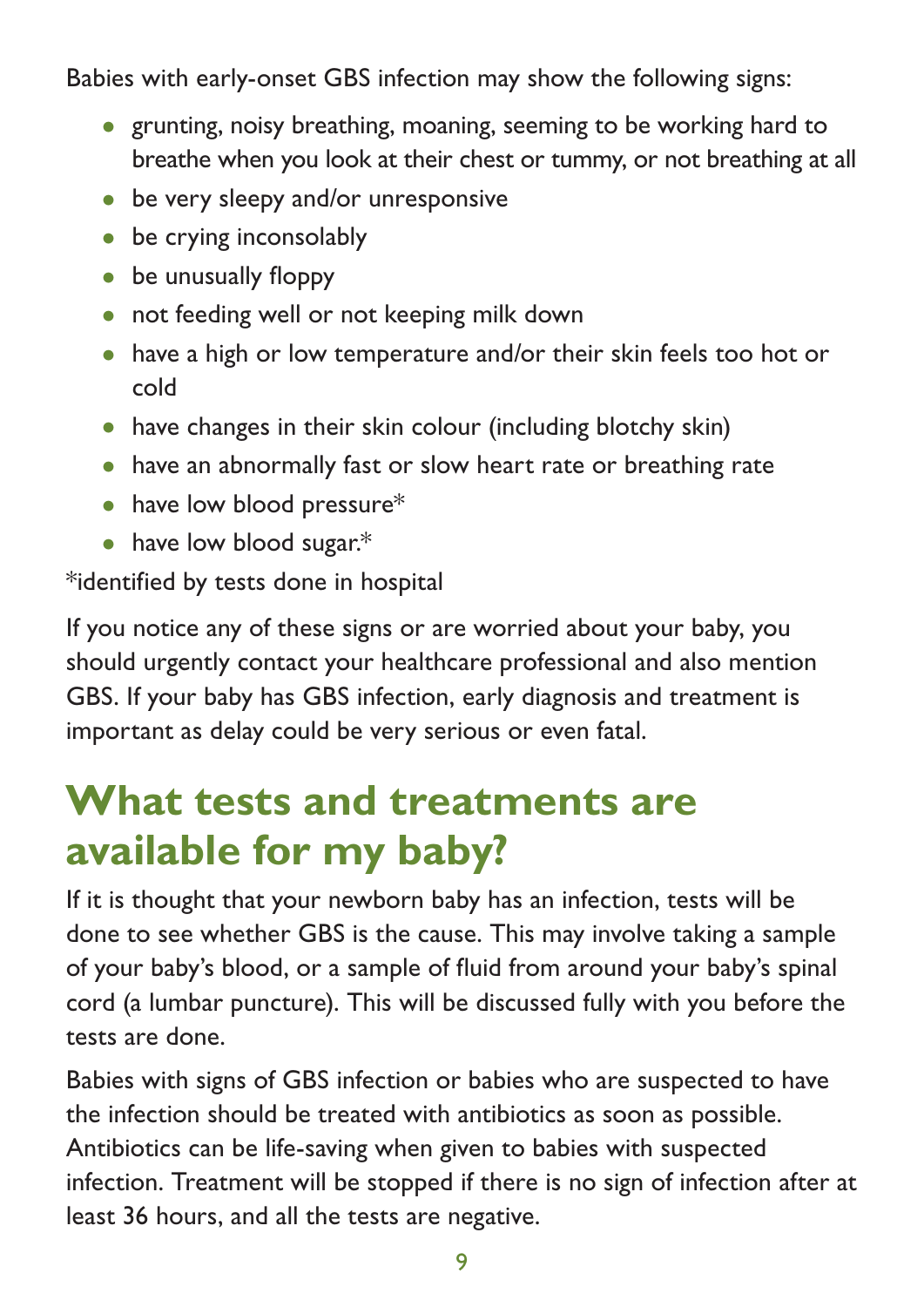# **Can I still breastfeed?**

It is safe to breastfeed your new baby. Breastfeeding has not been shown to increase the risk of GBS infection, and it offers many benefits to both you and your baby.

#### **Why aren't all women tested for GBS during pregnancy in the UK?**

The UK National Screening Committee does not recommend testing all pregnant women for the presence of GBS using vaginal and rectal swabs. This is because:

- many women carry the GBS bacteria and, in the majority of cases, their babies are born safely and do not develop an infection
- screening all women late in pregnancy cannot accurately predict which babies will develop GBS infection
- no screening test is entirely accurate: a negative swab test does not guarantee that you do not carry GBS
- many babies who are severely affected by GBS infection are born preterm, before the suggested time for screening (35–37 weeks)
- giving antibiotics to all women who carry GBS would mean that a very large number of women would receive treatment they do not need.

#### **Further information**

Group B Strep Support (GBSS): **[www.gbss.org.uk](http://www.gbss.org.uk)**

RCOG Green-top Guideline No. 36, *Prevention of Early-onset Neonatal Group B Streptococcal Disease*: **[www.rcog.org.uk/en/guidelines-research-services/guidelines/gtg36](https://www.rcog.org.uk/en/guidelines-research-services/guidelines/gtg36/)**

NICE clinical guideline CG190, *Intrapartum Care for Healthy Women and Babies*: **[www.nice.org.uk/guidance/cg](https://www.nice.org.uk/guidance/cg190)190**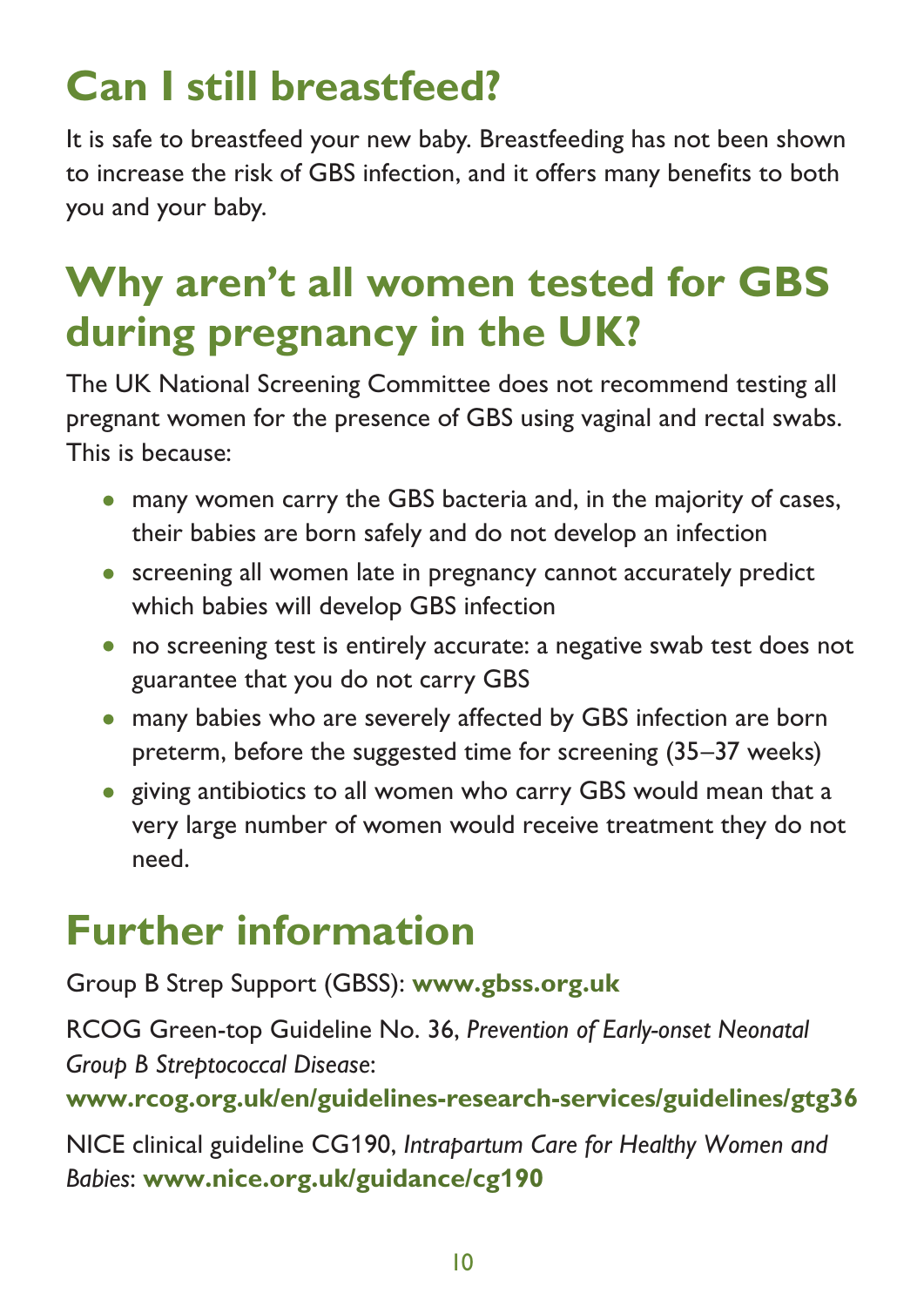NICE clinical guideline CG149, *Neonatal Infection (Early Onset): Antibiotics*  for Prevention and Treatment: [www.nice.org.uk/guidance/CG](https://www.nice.org.uk/guidance/CG149)149 **Example 20149** 

UK National Screening Committee, recommendation on GBS screening **in** pregnancy:  $\frac{1}{\sqrt{2}}$  **o**  $\frac{1}{\sqrt{2}}$  **o**  $\frac{1}{\sqrt{2}}$  **o**  $\frac{1}{\sqrt{2}}$  **o**  $\frac{1}{\sqrt{2}}$  **o**  $\frac{1}{\sqrt{2}}$  **o**  $\frac{1}{\sqrt{2}}$  **o**  $\frac{1}{\sqrt{2}}$  **o**  $\frac{1}{\sqrt{2}}$  **o**  $\frac{1}{\sqrt{2}}$  **o**  $\frac{1}{\sqrt{2}}$  **o**  $\frac{1}{\sqrt{2}}$  **o**  $\$ 

<https://legacyscreening.phe.org.uk/groupbstreptococcus>  $\mathbf{s}$  are a useful tools are a useful tools are a useful tools are a useful tools are a useful tools are a useful tools are a useful tools are a useful tools are a useful tools are a useful tools are a useful tools are

A full list of useful organisations (including the above) is available on the RCOG website at: [www.rcog.org.uk/en/patients/other-sources-of](https://www.rcog.org.uk/en/patients/other-sources-of-help/)**[help](https://www.rcog.org.uk/en/patients/other-sources-of-help/)**  $\boldsymbol{\kappa}$ edsite at:  $\boldsymbol{\kappa}$  $\epsilon$  on the catalyst for shared decision making by using the patient to guide the patient to guide the patient to guide the patient to guide the patient of the patient of  $\alpha$ 

#### **Making a choice** same treatment

#### Shared Decision Making **Care programme** to promote shared and **What you choose to do should depend on what is important to you.**

If you are asked to make a choice, you may have lots of questions that you want to ask. You may also want to talk over your options with your family or friends. It can help to write a list of the questions you want answered and take it to your appointment.

#### What are the **pros** and **cons** of each option for me? How do I get support to healthcare. **"I asked 3 Questions..."**

that is **right for me**?

#### **Ask 3 Questions**

**To begin with, try to make sure you get the answers to three key questions if you are asked to make a choice about your healthcare.**

- 1. What are my options?
- 2. What are the pros and cons of each option for me?
- 3. How do I get support to help me make a decision that is right

for me?

physicians give about treatment options: A cross-over trial. Patient Education and Counselling, 2011;84: 379-85<br>-**\***Ask <sup>3</sup> Questions is based on Shepherd HL, et al. Three questions that patients can ask to improve the quality of information





**NHS** 

**What's it all about?** https://www.aquanw.nhs.uk/SDM